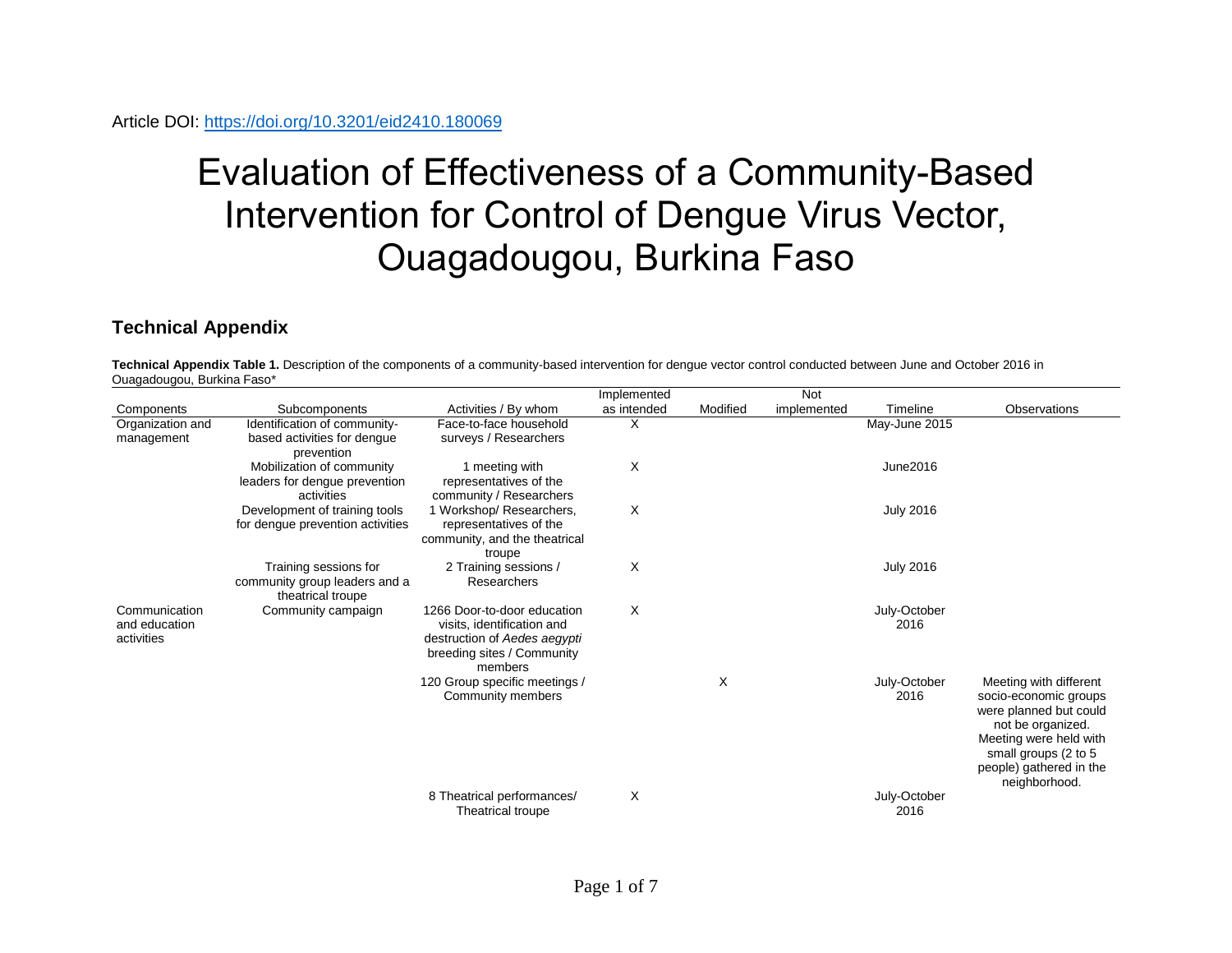|            |                                                                                       |                                                                                                                                                        | Implemented |          | Not         |                            |                                                                                                                                                         |
|------------|---------------------------------------------------------------------------------------|--------------------------------------------------------------------------------------------------------------------------------------------------------|-------------|----------|-------------|----------------------------|---------------------------------------------------------------------------------------------------------------------------------------------------------|
| Components | Subcomponents                                                                         | Activities / By whom                                                                                                                                   | as intended | Modified | implemented | Timeline                   | Observations                                                                                                                                            |
|            |                                                                                       | 4 Community activities (public<br>space clean-up activities)                                                                                           | Χ           |          |             | August-October<br>2016     |                                                                                                                                                         |
|            |                                                                                       | A school education session in                                                                                                                          | X           |          |             | September-                 |                                                                                                                                                         |
|            |                                                                                       | 4 schools and 11 classrooms<br>(in each classroom) /                                                                                                   |             |          |             | October 2016               |                                                                                                                                                         |
|            |                                                                                       | Researchers and community<br>members                                                                                                                   |             |          |             |                            |                                                                                                                                                         |
|            | Self-awareness assessment                                                             | Student drawing competition<br>(755 drawings received) /<br>Researchers and community<br>members                                                       |             | X        |             | September-<br>October 2016 | The student drawing<br>competition had not been<br>planned, but was<br>implemented to assess<br>whether they had<br>assimilated the subject<br>content. |
|            | Information                                                                           | 22 Posters displayed for 1 to<br>7 weeks in public spaces<br>such as schools, places of<br>worships/ Researchers,<br>community members and<br>designer | X           |          |             | July-October<br>2016       |                                                                                                                                                         |
|            |                                                                                       | Short message texting /<br>Researchers, community<br>members and mobile<br>operators                                                                   |             |          | X           |                            | Short message texts could<br>not be sent because it<br>was difficult for the mobile<br>operators to target the<br>intervention group.                   |
| Evaluation | Mid-stream evaluation by<br>researchers                                               | Meetings and on-site visits /<br>Researchers                                                                                                           | X           |          |             | November 2016              |                                                                                                                                                         |
|            | Mid-stream evaluation by a<br>peer review evaluation<br>committee (community leaders) | Meetings and on-site visits /<br>Community representatives                                                                                             | X           |          |             | November 2016              |                                                                                                                                                         |

\*Summarized from: Sare D, Pérez D., Somé P-A, Kafando Y, Barro A, Ridde V. Community-based dengue control intervention in Ouagadougou: intervention theory and implementation fidelity. Global Health Research and Policy. 2018;3:21.<https://doi.org/10.1186/s41256-018-0078-7>

**Technical Appendix Table 2.** Intervention (Tampouy) and control (Juvenat) neighborhood characteristics before and after the community-based intervention for dengue vector control conducted between June and October 2016 in Ouagadougou, Burkina Faso\*

|                                                                    |                          | Baseline data             | End-line data            |                          |  |
|--------------------------------------------------------------------|--------------------------|---------------------------|--------------------------|--------------------------|--|
| Characteristics                                                    | Intervention             | Control                   | Intervention             | Control                  |  |
| House Characteristics                                              |                          |                           |                          |                          |  |
| Number of households per compound (mean(SD) /median[range])        | 1.67(1.22) / 1[1–7]      | $1.90(1.65) / 1[1 - 10]$  | 1.38(0.98) / 1[0–6]      | $1.93(1.83) / 1[0 - 10]$ |  |
| Number of sets of bedding per compound (mean(SD*) / median[range]) | $5.62(2.38) / 6[2 - 12]$ | $6.53(3.57)/6[1-20]$      | $5.58(2.44) / 5[0 - 16]$ | $7.11(3.56) / 7[0-23]$   |  |
| Number of residents per compound (mean(SD) / median[range])        | $8.45(3.98) / 8[1 - 21]$ | $9.63(5.86) / 10[1 - 32]$ | $7.43(3.98) / 7[0 - 22]$ | $9.80(5.52) / 9[0 - 36]$ |  |
| Characteristics of the respondent to the households' questionnaire |                          |                           |                          |                          |  |
| Head of the household no (%                                        | 31(17.61%)               | 88(54.66%)                | 37(22.16%)               | 73(50.34%)               |  |
| Lady of the household no (%)                                       | 108(61.36%)              | 47(29.19%)                | 98(58.68%)               | 43(29.66%)               |  |
| Female no (/%)                                                     | 130(75.14%)              | 78(49.37%)                | 124(74.70%)              | 76(52.78%)               |  |
| Respondent who reported that they "can read", no (%)               | 108(62.79%)              | 133(84.71%)               | 118(70.66%)              | 114(78.62%)              |  |

\*Denominators are different for the variables because missing data were removed before the description.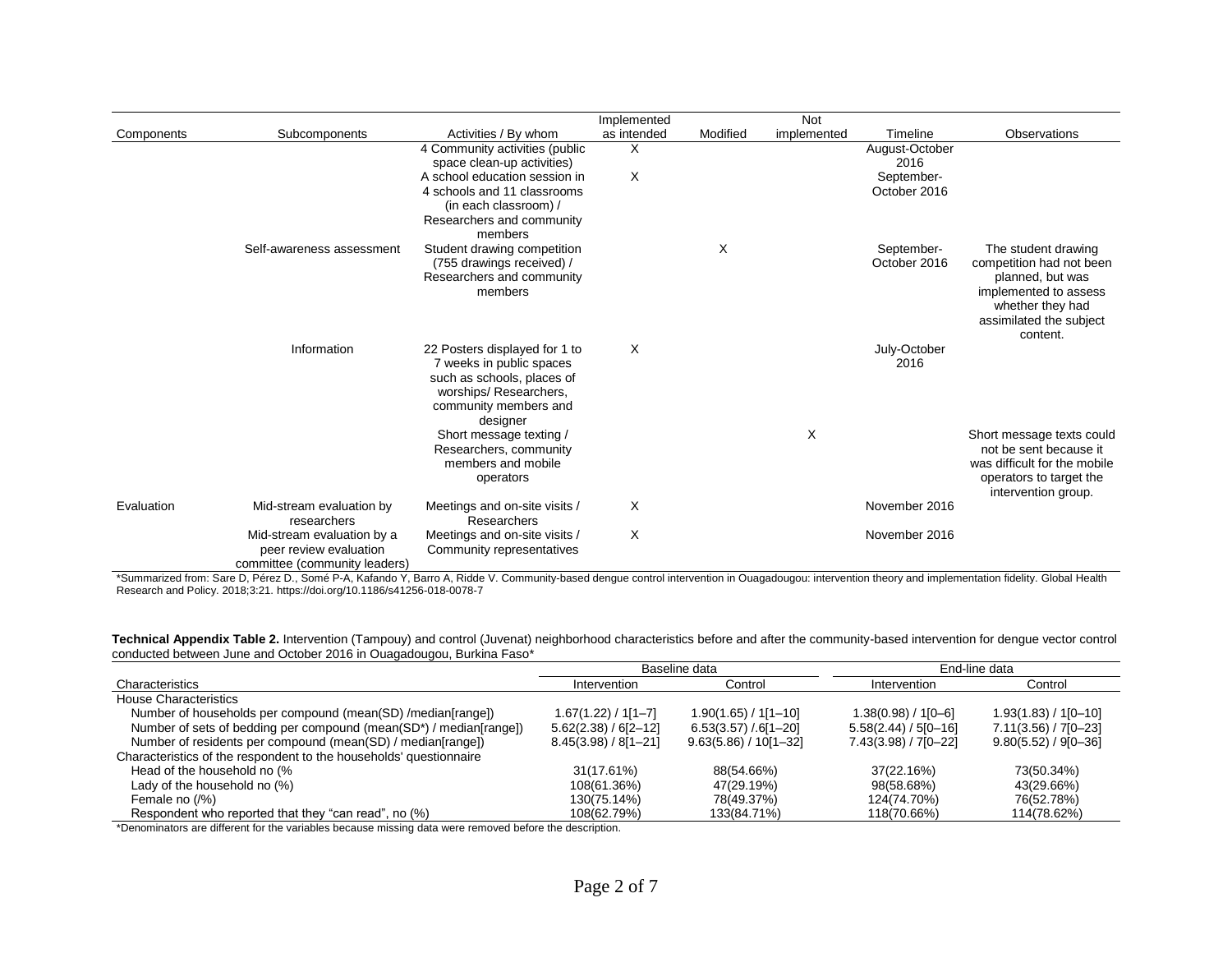|                                                                                                                                        | Technical Appendix Table 3. Impact of the community-based intervention for dengue vector control on primary and secondary outcomes in both intervention and control |
|----------------------------------------------------------------------------------------------------------------------------------------|---------------------------------------------------------------------------------------------------------------------------------------------------------------------|
| neighborhoods in Ouagadougou (Differences (B coefficients) for continuous variables and Risk Ratio for binary variables), Burkina Faso |                                                                                                                                                                     |

|                                                                       | Baseline data      |                     | End-line data       |                     | Effect of the intervention |                |
|-----------------------------------------------------------------------|--------------------|---------------------|---------------------|---------------------|----------------------------|----------------|
| Variables                                                             | Intervention       | Control             | Intervention        | Control             | <b>Differences</b>         | 95% CI         |
| Primary outcomes measured at house level                              |                    |                     |                     |                     |                            |                |
| Immunological markers (no / Mean (SD))                                |                    |                     |                     |                     |                            |                |
| ∆OD* Nterm-34 kDa                                                     | 136 / 0.17 (0.10)  | 136/0.13 (0.06)     | 153/0.18(0.08)      | 152 / 0.20 (0.12)   | $-0.08$                    | $-0.11; -0.04$ |
| Entomological outcomes (no / Mean (SD))                               |                    |                     |                     |                     |                            |                |
| Number of Ae. Aegypti water breeding sites                            | 184 / 2.65 (2.60)  | 167 / 1.38 (1.46)   | 184 / 3.74 (3.22)   | 167 / 2.27 (2.41)   | $-0.11$                    | $-0.82; 0.61$  |
| Number of containers with larvae and/or pupae                         | 184 / 0.29 (0.61)  | 167 / 0.48 (0.91)   | 184 / 0.46 (0.71)   | 167 / 0.66 (1.02)   | 0.02                       | $-0.21; 0.26$  |
| Number of Ae. Aegypti larvae                                          | 184 / 9.30 (27.51) | 167 / 17.62 (41.52) | 184 / 23.73 (49.85) | 167 / 23.81 (52.72) | $-6.66$                    | $-18.40; 5.08$ |
| Number of Ae. Aegypti pupae                                           | 184 / 1.02 (4.06)  | 167 / 1.93 (10.82)  | 184 / 1.81 (7.39)   | 167/2.66(7.40)      | $-0.81$                    | $-3.40; 1.77$  |
| Entomological Indices** (%)                                           |                    |                     |                     |                     |                            |                |
| House index (%)                                                       | 32.04              | 33.00               | 21.36               | 31.53               |                            |                |
| Container index (%)                                                   | 17.56              | 30.41               | 14.43               | 35.91               |                            |                |
| Breteau index (per 100 households)                                    | 40.77              | 54.19               | 27.67               | 48.28               |                            |                |
| Pupae index (per 100 compounds)                                       | 162.14             | 218.72              | 99.03               | 255.67              |                            |                |
| Secondary outcomes measured at household level with the questionnaire |                    |                     |                     |                     | <b>RR</b>                  | 95% CI         |
| Knowledge of dengue no (%)                                            |                    |                     |                     |                     |                            |                |
| Heard about denque                                                    | 133 (75.57)        | 130 (80.75)         | 159 (90.34)         | 137 (85.09)         | 1.13                       | 1.01; 1.27     |
| Dengue is a form of malaria                                           | 107 (60.80)        | 99 (61.49)          | 97 (55.11)          | 111 (68.94)         | 0.70                       | 0.58; 0.84     |
| Dengue is dangerous                                                   | 132 (75.00)        | 127 (78.88)         | 153 (86.93)         | 137 (85.09)         | 0.99                       | 0.96; 1.02     |
| Fever is a dengue symptom                                             | 88 (50.00)         | 115 (71.43)         | 127 (72.16)         | 112 (69.57)         | 1.44                       | 1.22; 1.69     |
| Dengue is transmitted by a different mosquito                         | 3(1.70)            | 19 (11.80)          | 88 (50.00)          | 34 (21.12)          | $15-33$                    | 7.95; 29.55    |
| than malaria                                                          |                    |                     |                     |                     |                            |                |
| Attitude and practices against mosquitoes no                          |                    |                     |                     |                     |                            |                |
| (%)                                                                   |                    |                     |                     |                     |                            |                |
| Take measures against mosquitoes                                      | 156 (88.64)        | 142 (88.20)         | 159 (90.34)         | 100 (62.11)         | 1.42                       | 1.29; 1.57     |
| Cover water containers                                                | 107 (60.80)        | 121 (75.16)         | 127(72.16)          | 134 (83.23)         | 1.02                       | 0.91; 1.14     |
| Empty water containers                                                | 81 (46.02)         | 46 (28.57)          | 117 (66.48)         | 109 (67.70)         | 0.58                       | 0.47; 0.72     |
| Use window and door mosquito nets                                     | 26 (14.77)         | 35 (21.74)          | 22 (12.50)          | 39 (24.22)          | 0.74                       | 0.34; 1.58     |
| Use insecticide-treated curtains                                      | 11(6.25)           | 22 (13.66)          | 2(1.14)             | 12 (7.45)           | 0.30                       | 0.06; 1.51     |
| Indoor spraying                                                       | 6(3.41)            | 3(1.86)             | 10(5.68)            | 22 (13.66)          | 0.24                       | 0.06; 1.00     |
| Clean the house                                                       | 95 (53.98)         | 69 (42.86)          | 156 (88.64)         | 102 (63.35)         | 1.09                       | 0.91; 1.29     |
| Have at least one bed-net per 2 residents                             | 100 (56.82)        | 108 (67.08)         | 120 (68.18)         | 98 (60.87)          | 1.31                       | 1.22; 1.42     |

\*∆OD = level of immunoglobulin G antibody to Nterm-34 kDa peptide in residents' blood spots expressed as ∆OD values

\*\* Entomological Indices were generated at the neighborhood-level and were not modeled with the propensity score.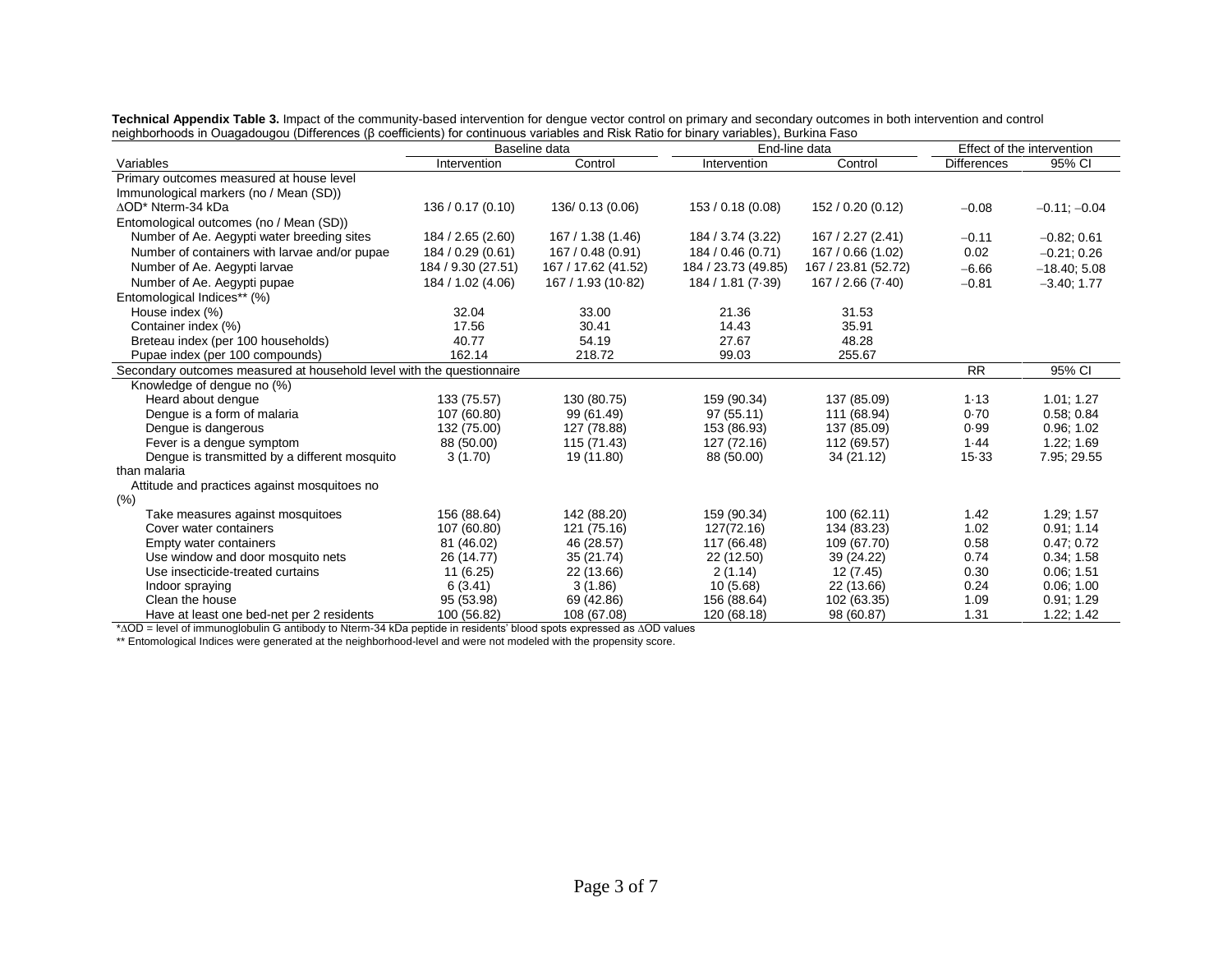

Tampouy= secteur 22

**Technical Appendix Figure 1.** Distribution and association of household socio-economic characteristics, household education, behaviors, hygiene habits, and exposure to mosquitos in five neighborhoods of Ouagadougou, Burkina Faso.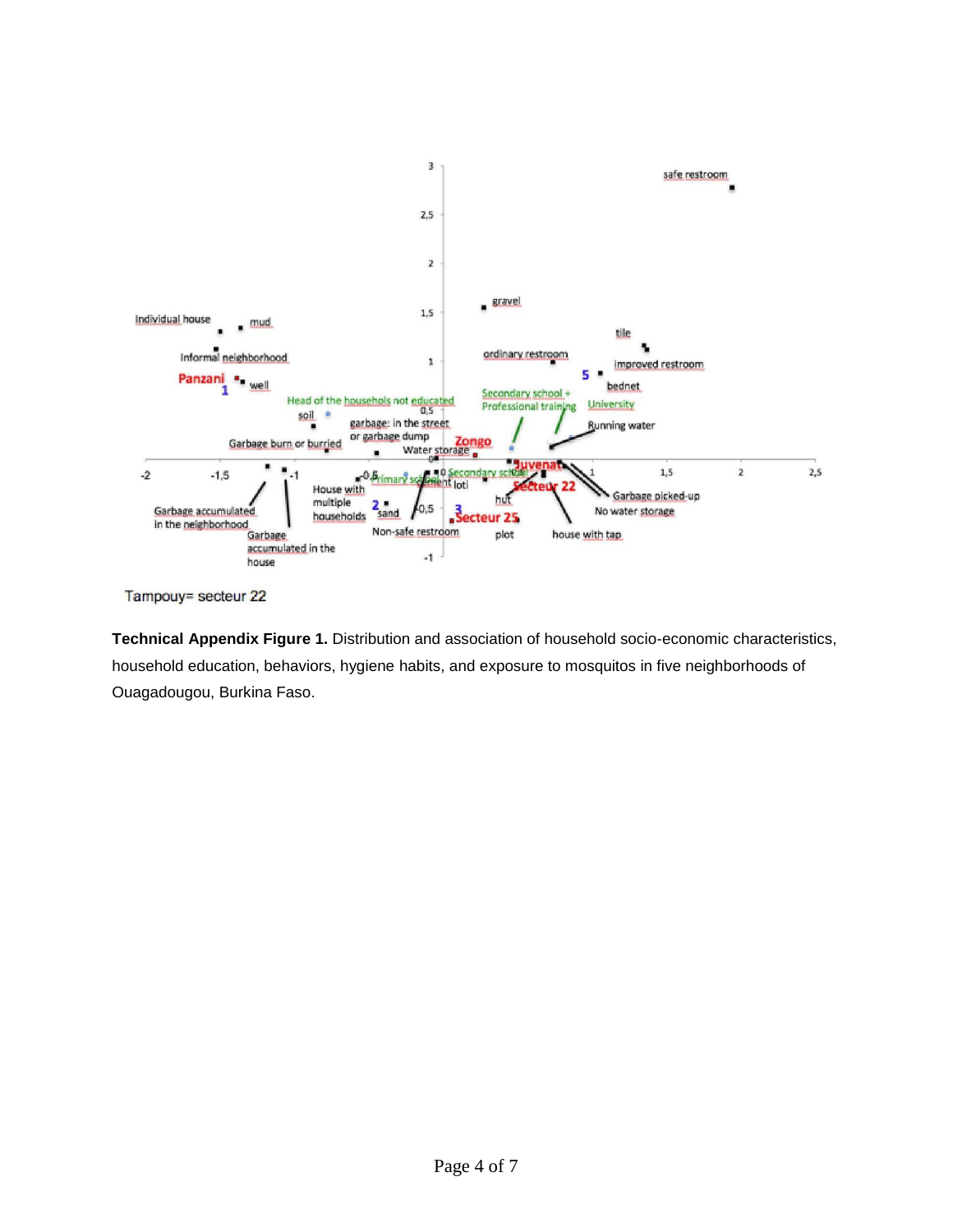| <b>Primary outcomes</b>     |                                        | <b>Secondary outcomes</b>         |  |  |
|-----------------------------|----------------------------------------|-----------------------------------|--|--|
| <i><b>Immunological</b></i> |                                        |                                   |  |  |
| markers                     | Serological data                       |                                   |  |  |
|                             | Number of households and               |                                   |  |  |
|                             | sets of bedding in the compound        | <b>Wealth Index</b>               |  |  |
|                             |                                        | Status of the respondent to the   |  |  |
|                             | Number of residents in the compound    | questionnaire                     |  |  |
|                             |                                        | Household respondent gender       |  |  |
|                             |                                        | The respondent self-reported      |  |  |
|                             |                                        | reading ability (cannot read; can |  |  |
|                             |                                        | read; can read with difficulties) |  |  |
|                             | For serological data only              |                                   |  |  |
|                             | Status of the individual that provided |                                   |  |  |
|                             | the blood sample (adult or child)      |                                   |  |  |

**Technical Appendix Figure 2.** Variables used to generate the Propensity Scores for the primary and secondary outcomes.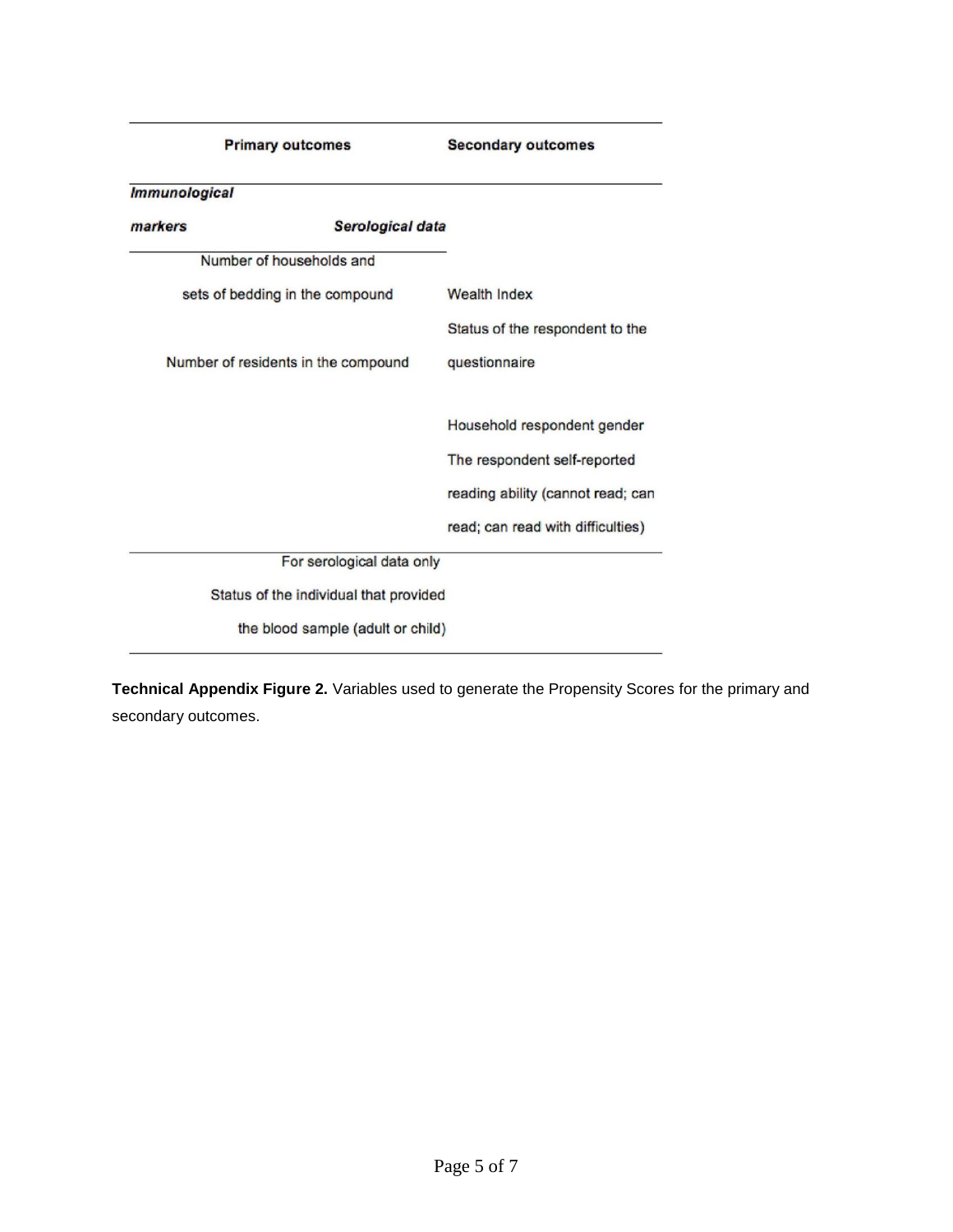

The red lines show the median level of AOD.

**Technical Appendix Figure 3.** Individual IgG response to Nterm-34 kDa peptide in the control and intervention neighborhoods at baseline and end-line.